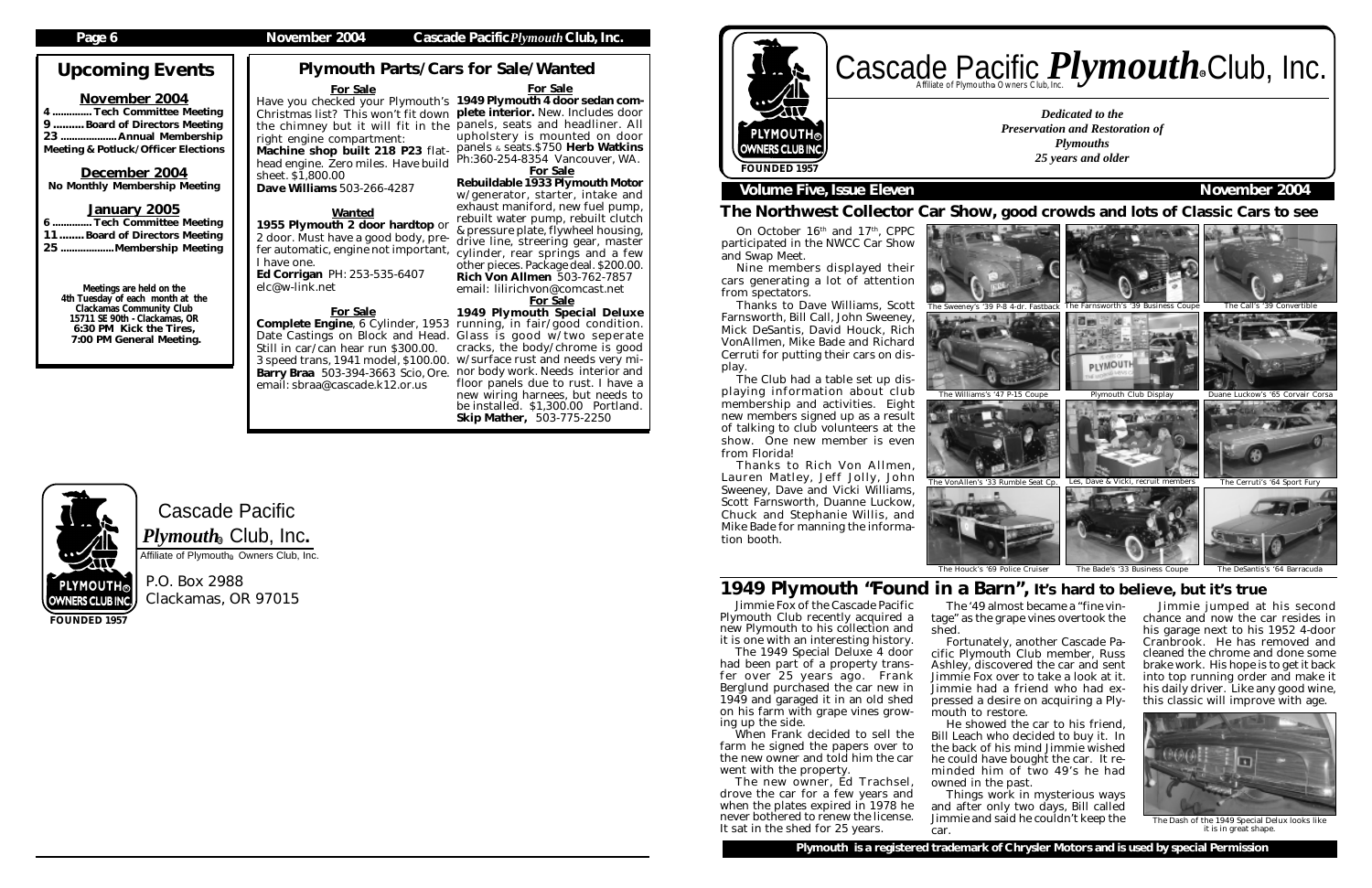# Officers 2004 CPPC October Regular Meeting Highlights

| <b>President  Scott Farnsworth</b> |  |
|------------------------------------|--|
| PH:503-254-8300  Portland, OR      |  |
| <b>Vice President  Dennis Rice</b> |  |
| PH:503-393-7231  Salem, OR         |  |
| Secretary  Vicki Williams          |  |
| PH:503-266-4287  Canby, OR         |  |
| Treasurer  Dolores Call            |  |
| PH:503-698-2301  Portland, OR      |  |
| Member at Large  Jeff Jolly        |  |
| PH:503-656-7779 Oregon City, OR    |  |
|                                    |  |

# Standing Committees

| <b>Activities  Jerry Klinger</b>      |               |  |  |  |
|---------------------------------------|---------------|--|--|--|
| PH:503-665-8330                       | Gresham, OR   |  |  |  |
| Co-Membership  Bill Call              |               |  |  |  |
| PH:503-698-2301                       | Clackamas, OR |  |  |  |
| <b>Co-Membership John Sweeney</b>     |               |  |  |  |
| PH:503-281-5159 Portland, OR          |               |  |  |  |
| Newsletter  Mike Bade                 |               |  |  |  |
| PH:503-653-8102                       | Milwaukie, OR |  |  |  |
| <b>Refreshments Dennis Mowery</b>     |               |  |  |  |
| PH:503-760-3184                       | Portland, OR  |  |  |  |
| <b>Co-Tech Advisor Jimmie Fox</b>     |               |  |  |  |
| PH:503-774-3441                       | Portland, OR  |  |  |  |
| <b>Co-Tech Advisor. Dave Williams</b> |               |  |  |  |
| PH:503-266-4287                       | Canby, OR     |  |  |  |

There were 54 in attendance at pleted at the meeting. The next the October meeting. Since there were several new members attending we did a group introduction of everyone attending. Harris Berg had a sign up sheet for anyone wanting to participate in the Veteran's Day convoy on November 7<sup>th</sup>.

email/mail articles to:

Mike Bade .......... mdscbade@msn.com P.O. Box 2988- Clackamas, OR 97015

# Membership:

Cascade Pacific Plymouth Club, Inc. Membership dues are \$20.00 per calendar year and must hold a current membership to the National Plymouth Club. Membership runs Jan. 1 thru Dec 31.

# Advertising Rates:

Advertising is free to current Cascade Pacific Plymouth Club Members. Advertising Rate for Non- members is: \$10.00 per newsletter. one column by one inch. Photos accompanying classified ads are \$10.00 per newsletter inch buy 1 column (Black and White Only Discount Rates: Available to long term advertisements. Advertisements should be kept to Plymouth related services.



Sue Nilsen has agreed to coordinate the November potluck again this year and passed around a sign up sheet. The Club has agreed to provide a ham for the potluck.

The Long Distance Award went to Bill Call who had traveled that day from Texas so he could attend the meeting.

Member Care reported that Vickie Shepherd was still in a nursing facility recovering from her stroke but making progress every day. Keith Grendahl recently lost his mother, Cari Catlow had graduated to crutches and Arlene Petersen had been diagnosed with breast cancer. The membership wished them all the best.

Dolores Call gave a Treasurer's report indicating the current balance was \$3,640.53.

The Membership Committee reported that there had been 8 new members signed up as a result of the NWCC Swap Meet and that two more were signing up at the meeting. Mike Bade was absent so there was no Newsletter Committee report.

> Pat Brost................. 503-761-2792 *Email: (None) Portland, OR.* Larry Davids Bob Dimick............ 360-885-1113 *Email: (None) Brush Prairie, WA.* **Scott Farnsworth . 503** Jimmie Fox ............ 503-774-3441 *Email: w7chn@worldnet.att.net Portland, OR.* Troy House ........... 208-324-2562 *Email: (None) Jerome, ID.* **Duanne Luckow.** David Pollock ....... 250-743-4859 *Email: dnpollock@pacificcoast.net (Canada)* Philip Post . Dennis Rice ........... 503-393-7231 *Email: barice45@aol.com Keizer, OR*  $John$ *Sweene* **Paul Taylor Dave Willian** Charles Willis ........ 503-777-5069 *Email: upandstuff@netzero.net Portland, OR.* If you have a que

can to help

Jerry Klinger was absent so there was no report for the Activities Committee, however no activities are planned through the end of the year.

Rich VonAllmen asked what to do about the radios that had been donated to the club by Russ Ashley and used on the Silver Falls Tour. He had collected them and thought they should reside with someone who usually goes on the tours. Scott Farnsworth said he'd hold them and see they were distributed when the club went on tours.

Lorraine Griffey reminded everyone to try and remember their flags when going on tours. Scott still has some if anyone wants to buy one to display while touring.

On November 4<sup>th</sup> the Tech Committee met at Tony Gemma's shop in Oregon City. Tony's shop is actually a Quonset hut. For many on the Tech Committee it was their first time inside such a building.

Jimmie Fox reported that the October Tech Committee met at his garage and attempted to repair his brake lines. Different parts were needed so the job could not be com-

meeting would be at Tony Gemma's.

Lorraine Griffey reported on the Mayflower's tour to the Mission Mill Museum in Salem and lunch at the Ram Pub. She sent a sign up sheet around for the November 3rd tour to the Oregon Trail Interpretive Center and lunch at Stone Cliff Inn. The December lunch at the Mulino House Bed and Breakfast Victoria home and tour of Vicki Williams' Christmas décor.

Vicki Williams asked for members to donate any empty coffee cans for a project the Mayflowers are working on to make money for the club.

Clackamas Community Club left a notice that the new chairs would be here in 2 weeks and that the old chairs would be available to purchase for \$5.00 each.

The evening's speaker was Murray Finn from Wizard Products who gave a talk on how to take care of your car and keep it looking new.

Raffle prizes were won by Steve Parker, Sue Nilsen, Vicki Williams, Don Hufschmid, Loren Bennett and Ken Rose.

Scott Farnsworth reported that the Board had decided to reestablish the Finance Committee in order to develop ways for the Club to add to their treasury.

On Saturday, November 27<sup>th</sup> the Mayflowers will be selling "Christmas Cans" at a bazaar at the Boring Damascus Grange. The bazaar is from 9:00am-5:00pm.

The proceeds from the sale will be donated to the Club as a fund raiser. A group met at Mindy Benfield's on November 17<sup>th</sup> to assemble the cans.

The Board has recommended that the dues remain at \$20.00 for 2005 but the reality is that it costs closer to \$40.00 per member to run the club. It is going to be necessary to come up with other ways to increase the money available.

A sign up sheet was passed around for members to volunteer to work on the Finance Committee. Scott read a list of ideas that had been suggested so far for fund raising. Mick DeSantis asked if the newsletter could be emailed instead of mailed since postage was one area where a lot of money is expended. That suggestion was added to the list.

Scott made a motion that the dues remain at \$20.00. John Sanford amended the motion and suggested the dues be raised to \$25.00.

After some discussion it was moved and seconded that the dues remain at \$20.00 per year for 2005.

Vicki Williams said that there was a club calendar in the works and in *Continued to Page 3*

Cascade Pacific Plymouth Club Technical Committee

| 503-761-2792                                                                       | Email: (None)                               | Portland, OR.      |  |  |  |
|------------------------------------------------------------------------------------|---------------------------------------------|--------------------|--|--|--|
| son  503-632-6834                                                                  | Email: lilponderosa@msn.com Mulino, OR.     |                    |  |  |  |
| 360-885-1113                                                                       | Email: (None)                               | Brush Prairie, WA. |  |  |  |
| v <b>orth</b> . 503-254-8300                                                       | Email: sfarnsworth@ltk.com                  | Portland, OR.      |  |  |  |
| 503-774-3441                                                                       | Email: w7chn@worldnet.att.net Portland, OR. |                    |  |  |  |
| 208-324-2562                                                                       | Email: (None)                               | Jerome, ID.        |  |  |  |
| kow  503-761-9411                                                                  | Email daluckow@aol.com                      | Portland. OR.      |  |  |  |
| c <b>k</b> 250-743-4859                                                            | Email: dnpollock@pacificcoast.net (Canada)  |                    |  |  |  |
| 541-535-1860                                                                       | Email: harrigerj@charter.net                | Talent, OR.        |  |  |  |
| 503-393-7231                                                                       | Email: barice45@aol.com                     | Keizer, OR         |  |  |  |
| ey 503-281-5159                                                                    | Email: (None)                               | Portland, OR       |  |  |  |
| 805-929-8504                                                                       | Email: (None)                               | (California)       |  |  |  |
| ns  503-266-4287                                                                   | Email: ilikemopar@aol.com                   | Canby, OR.         |  |  |  |
| <b>is</b> 503-777-5069                                                             | Email: upandstuff@netzero.net               | Portland. OR.      |  |  |  |
| estion for the Techical Committee, please call one of the above. We will do all we |                                             |                    |  |  |  |
| o you with your car. NOTE: Keep this list in a handy place for the future.         |                                             |                    |  |  |  |
|                                                                                    |                                             |                    |  |  |  |

# November Technical Committee Report

Tony had reported that when he drove his 1950 P-20 2D to a meeting he discovered his brakes weren't stopping like they should.

The Tech Committee pulled the drums, set the anchors, adjusted and bled the brakes. Tony reports that the car stops much better but he still can't get them to lock up on a hard stop.

He will readjust them after a while but realizes that the old car brakes don't operate quite the same as new cars.

The Committee also spent part of the evening discussing the Tech Tips Book they have been working on. Ultimately the book will have numerous technical tips for working on the old Plymouths plus tips learned the hard way from club members.

The goal is to save someone from making the same mistakes along the

On Wednesday, November 3rd the Mayflowers hosted a tour of the Oregon Trail Interpretive Center followed by lunch at the new Stone Cliff Inn in Carver, Oregon.

The Interpretive Center tour moves through three mammoth covered wagon buildings.

The first wagon has an interpretive talk about life on the Oregon Trail, in the second a movie about the move west and in the third a gallery of pictures and items from the

# era.

A replica of the pioneer bathroom was on display and Nancy Conner couldn't help but try it out! Virginia Dunn had just announced she and Ray were selling their house in "moving west" to South Salem.

She said watching the movie gave her a whole new perspective on moving. I doubt Ray will make her dump out her prized possessions between

Silverton and Salem.

After the tour the group had lunch at the new Stone Cliff Inn in Carver overlooking the Clackamas River. Everyone raved about the house special smoked salmon chowder.

# Mayflowers get History Lesson

The next Mayflower gathering will be December  $8<sup>th</sup>$  at 11:30am at the Mulino House Bed and Breakfast.

Lunch will be served for \$10.00 which includes a tour of the 1880's restored house. Money will be collected at the November member meeting for those wanting to have lunch.

The house opened in June, 2002 after two years of renovation.

After lunch the group is invited back to Vicki Williams' house which is only a mile and a half away. Vicki has a large collection of Christmas decorations and Christmas villages on display she would love to share. *by Vicki Williams*

Bazaar Fundraiser

The cans were painted and decorated with fabric and can be used to give away full of baked goods, as a present or plant holder.

Also Altoid tins were painted and decorated in the same fashion to be used as holders to give money or gift certificates.

Altoid tins! Photo to Right: Silverton after over 30 years and Photo to Right: Thanks to those in the club who donated cans and to Mindy Benfield for parting with some of her hoarded<br>Altoid tins!

Nancy Conner trys out Pioneer Bathroom display

Photo Below: Front view of Stone Cliff Inn

Photos by Vicki Williams





way before the correct fix was discovered. Look for the Tech Tips Book to be available in the near future.

There is no Tech Committee meeting in December. *by Jimmie Fox and Dave Williams*

Anyone wishing to purchase a can or tin can contact Vicki Williams. The large cans are \$5.00 and the Altoid tins are \$2.00.

*by Vicki Williams*

## Christmas Can Sample